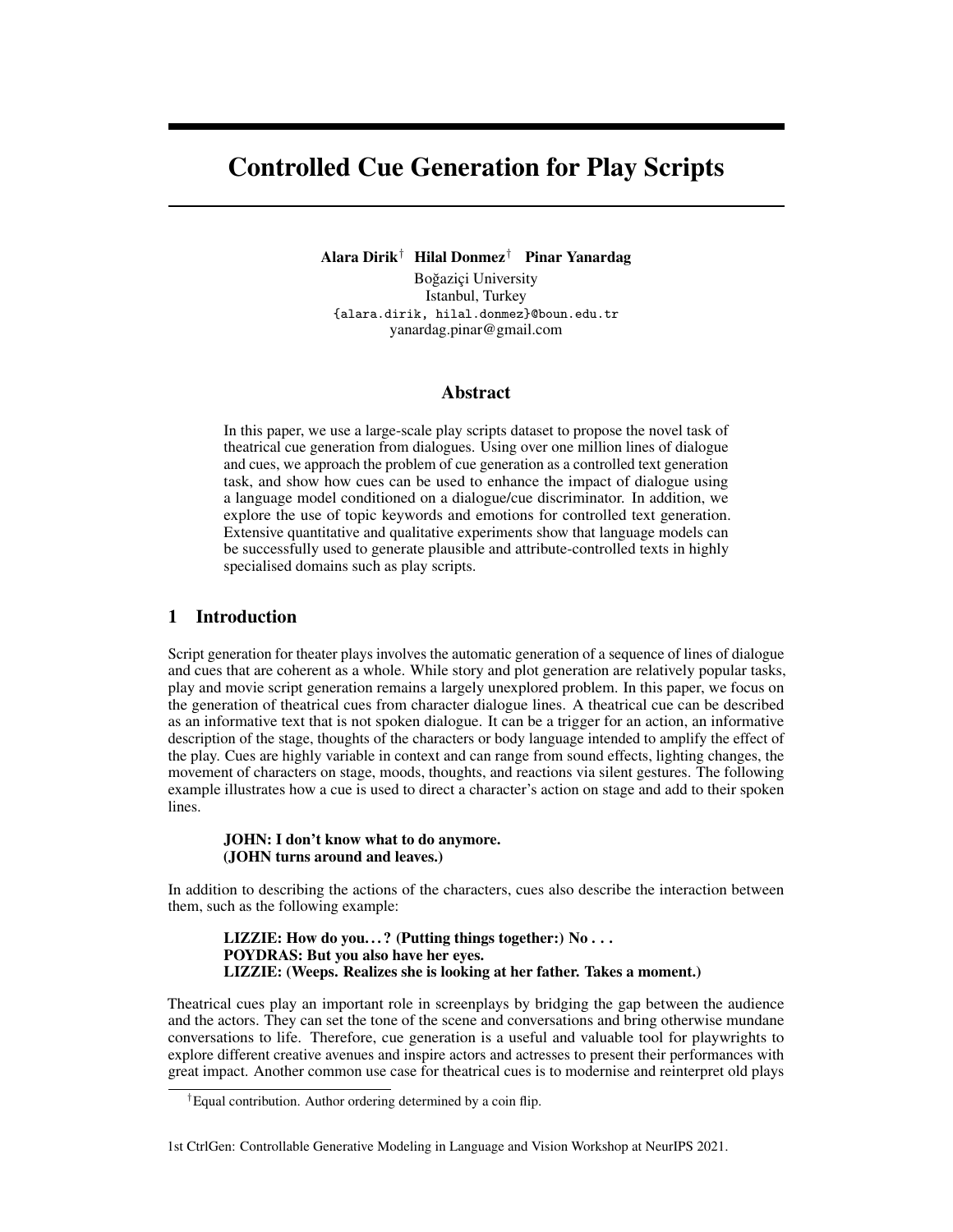without changing the dialogue. In our work, we thoroughly investigate this use case by generating plausible cues based on the original dialogue lines. To this end, we have collected over 1500 play scripts with various topics, containing a total of 775,000 lines of dialogue and over 277,000 cues. To the best of our knowledge, we are the first to propose the novel task of generating cues from dialogues in plays.

In this work, we introduce a new task and use large-scale transformer-based language models trained on large text corpus for controlled text generation. Controlling the attributes of the generated text, such as specific topics or sentiments, remains difficult without fine-tuning the models for each attribute separately. To address this issue, we explore cue generation using the preceding dialogue and propose a cue/dialogue discriminator using the PPLM framework proposed by [Dathathri et al.](#page-8-0) [\[2020\]](#page-8-0). We also explore other extensions such as emotion-based and topic-based text generation.

# 2 Related Work

# 2.1 Text generation

Text generation is a very popular NLP task where deep neural networks are widely used, with sequence-to-sequence (seq2seq) (see [Sutskever et al.](#page-9-0) [\[2014a\]](#page-9-0)) with attention (see [Luong et al.](#page-9-1) [\[2015\]](#page-9-1)) among the most popular models. Generative adversarial networks (GAN) and autoencoders (see [Wang and Wan](#page-9-2) [\[2018\]](#page-9-2), [Hu et al.](#page-8-1) [\[2017b\]](#page-8-1)) have also been used to generate text conditioned on specific attributes. These works focus on training generative models and variational autoencoders for style transfer, which rely on learning disentangled latent representations for style and content.

Most of the work on text generation in recent years has been based on the transformer architecture (see [Vaswani et al.](#page-9-3) [\[2017\]](#page-9-3), [Çelikyilmaz et al.](#page-10-0) [\[2020\]](#page-10-0), [Hu et al.](#page-8-2) [\[2017a\]](#page-8-2), [Keskar et al.](#page-8-3) [\[2019\]](#page-8-3)), which has enabled training large-scale language models (LMs) on very large datasets and significantly improved the state-of-the-art in natural language processing, as [Radford](#page-9-4) [\[2018\]](#page-9-4) shows. BERT by [Devlin et al.](#page-8-4) [\[2018\]](#page-8-4) and GPT-2 by [Radford et al.](#page-9-5) [\[2019\]](#page-9-5) are among the most successful transformer-based language models. Recent studies have used BERT for conditional text generation, employing a large pre-trained language model to generate text conditioned on intent labels (see [Xia et al.](#page-9-6) [\[2020\]](#page-9-6)). Similarly, [Sheng](#page-9-7) [et al.](#page-9-7) [\[2020\]](#page-9-7), [Prabhumoye et al.](#page-9-8) [\[2020\]](#page-9-8), [Ziegler et al.](#page-10-1) [\[2019\]](#page-10-1) have conducted studies on using GPT-2 to generate text with controlled attributes and biases. However, these approaches are often not useful in practice as they require the model to be fine-tuned for each specific attribute separately. In our work, we focus on plug-and-play approaches and generate text by steering pre-trained language models towards acquiring the target attributes.

# 2.2 Story Generation

Previous research in story generation such as [Clark et al.](#page-8-5) [\[2018\]](#page-8-5) mostly focuses on using recurrent neural networks (RNNs) and long short term memory units (LSTMs) for text generation. However, RNNs have difficulties in generating longer and coherent texts (see [Bahdanau et al.](#page-8-6) [\[2014\]](#page-8-6), [Sutskever](#page-9-9) [et al.](#page-9-9) [\[2014b\]](#page-9-9), [Cho et al.](#page-8-7) [\[2014\]](#page-8-7)), hence other works such as [Martin et al.](#page-9-10) [\[2018a\]](#page-9-10) aim to provide different semantic representations for story generation.

[Martin et al.](#page-9-10) [\[2018a\]](#page-9-10) proposed dividing the automated story generation task into two subtasks: successive generation of events (event2event) and generation of human-readable sentences from events (event2sentence). The event2event model generates successive events by extracting semantic information from each sentence and the event2sentence model translates the generated events into human-readable sentences. Controllable story generation (see [Peng et al.](#page-9-11) [\[2018\]](#page-9-11)) is another text generation method that uses an analyzer consisting of supervised classifiers and rule-based keyword extractors to extract control factors from story corpus and a generator that generates stories with an RNN conditioned on the control factors. While this approach can be used to generate stories that reflect the user's intent, a separate model needs to be trained for each new intent or control factor.

Interactive story generation is another research area where various machine learning methods have been proposed (see [Riedl and Bulitko](#page-9-12) [\[2013\]](#page-9-12)). Interactive story generation enables users to influence or direct stories with their inputs. [Brahman et al.](#page-8-8) [\[2020\]](#page-8-8) focused on the task of interactive story generation, where the user provides mid-level sentence abstractions in the form of cue phrases to the model during the generation process. [Akoury et al.](#page-8-9) [\[2020\]](#page-8-9) proposed another story generation system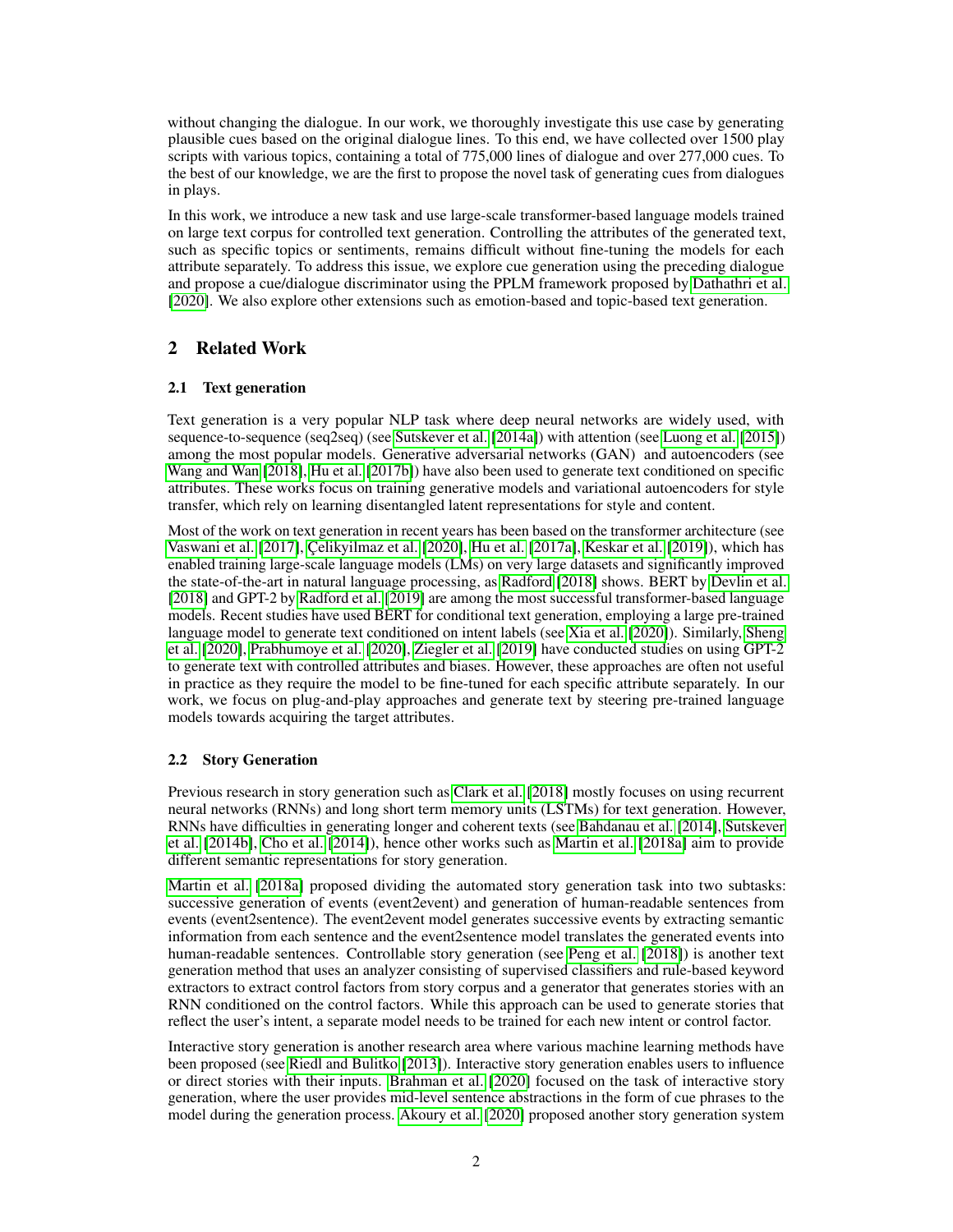called STORIUM, where human authors query a model for suggested story continuations and edit them.

#### 2.3 Dialogue Systems

The rise of deep learning based Natural Language Understanding (NLU) and Natural Language Generation (NLG) methods has significantly improved the performance of dialogue systems. Dialogue systems typically consist of two modules: an NLU module to extract information from user queries and an NLG module to produce relevant responses and start new dialogues. Since dialogue generation directly depends on the performance of the NLU approach used, it is critical to understand the user intent correctly. [Vanzo et al.](#page-9-13) [\[2019\]](#page-9-13)) tried to solve this problem by proposing a hierarchical multitask NLU architecture that creates a domain-independent and rich semantic representation of the user input. This approach aims to encode the structure of the user input along with the actions and arguments it contains via a self-attention mechanism, seq2seq BiLSTM encoders, and CRF tagging layers. Once the user intent is extracted, a conditional text generation method such as a conditional variational autoencoder (see [d'Ascoli et al.](#page-8-10) [\[2020\]](#page-8-10)) can be used to generate user-intent dependent responses.

# 2.4 Play Script Generation

The vast majority of previous work on creative text generation focuses on song lyrics generation, story generation (see [Luo et al.](#page-8-11) [\[2019\]](#page-8-11), [Jain et al.](#page-8-12) [\[2017\]](#page-8-12)), and movie plot and script generation (see [Zhu et al.](#page-10-2) [\[2020\]](#page-10-2), [Martin et al.](#page-9-14) [\[2018b\]](#page-9-14), [Mangal et al.](#page-9-15) [\[2019\]](#page-9-15)), while theater play script generation is explored to a much lesser extent. [HTGAA](#page-8-13) [\[2017\]](#page-8-13) trained a character-level RNN model on theater play scripts to generate entire plays and stage directions. However, previous work on creative text generation mainly investigates how to generate coherent, reasonable, and diverse stories and scripts. Since creating labeled datasets with the desired attributes is time-consuming and labor-intensive, this work limits the controllability of the generated texts to coarse-grained sentiments (e.g. positive, negative intent). Hence, fine-grained controllable play script generation remains an unexplored topic to the best of our knowledge.

More recently, [Rosa et al.](#page-9-16) [\[2020\]](#page-9-16) proposed THEaiTRE, a mixed framework that consists of generative language models and hierarchical generation approaches that use text summarization and machine translation methods. THEaiTRE finetunes a pre-trained GPT-2 model [Radford et al.](#page-9-5) [\[2019\]](#page-9-5) on a small dataset of formatted theater and movie scripts in English and Czech. Moreover, this work proposes to generate a new training dataset by cross-translating between Czech and English to overcome the limited amount of training data. However, it is not possible to evaluate the performance of this approach as the dataset, experimental results and generated play scripts have not been released.

# 3 Dataset

We have collected 1511 English-language play scripts with over 775,000 lines of dialogue and over 277,000 cues on a variety of themes including *Comedy*, *Romance*, *Satire*, and *Greek*. The collected play scripts are scraped from the Playscripts website<sup>[3](#page-2-0)</sup> and usually include the title of the play, production notes, background information on the characters, and the play itself.

A play script is a highly structured text consisting of one or more acts defined by elements such as rising action, climax, and resolution. Each act consists of six or more scenes, with each scene containing conversations between 2-4 characters. While acts represent a broader storyline of interrelated events, a scene usually represents actions that take place in one place and time, and are delineated from the next scene by a curtain, a blackout, or a brief emptying of the stage. Therefore, conversations within a scene are often separate from the preceding scenes and take place between different characters.

Each scene in a play script consists of lines of dialogue and cues. In all play scripts, dialogue lines start with capitalized character names and cue lines are placed in parentheses. In our work, we pre-process raw scripts by eliminating pages that do not contain at least one line of dialogue and one line of cues. Cues are not meant to be spoken aloud by characters, and their lengths are highly variable. They contain stage directions, stage descriptions, and character descriptions that are

<span id="page-2-0"></span><sup>3</sup> https://www.playscripts.com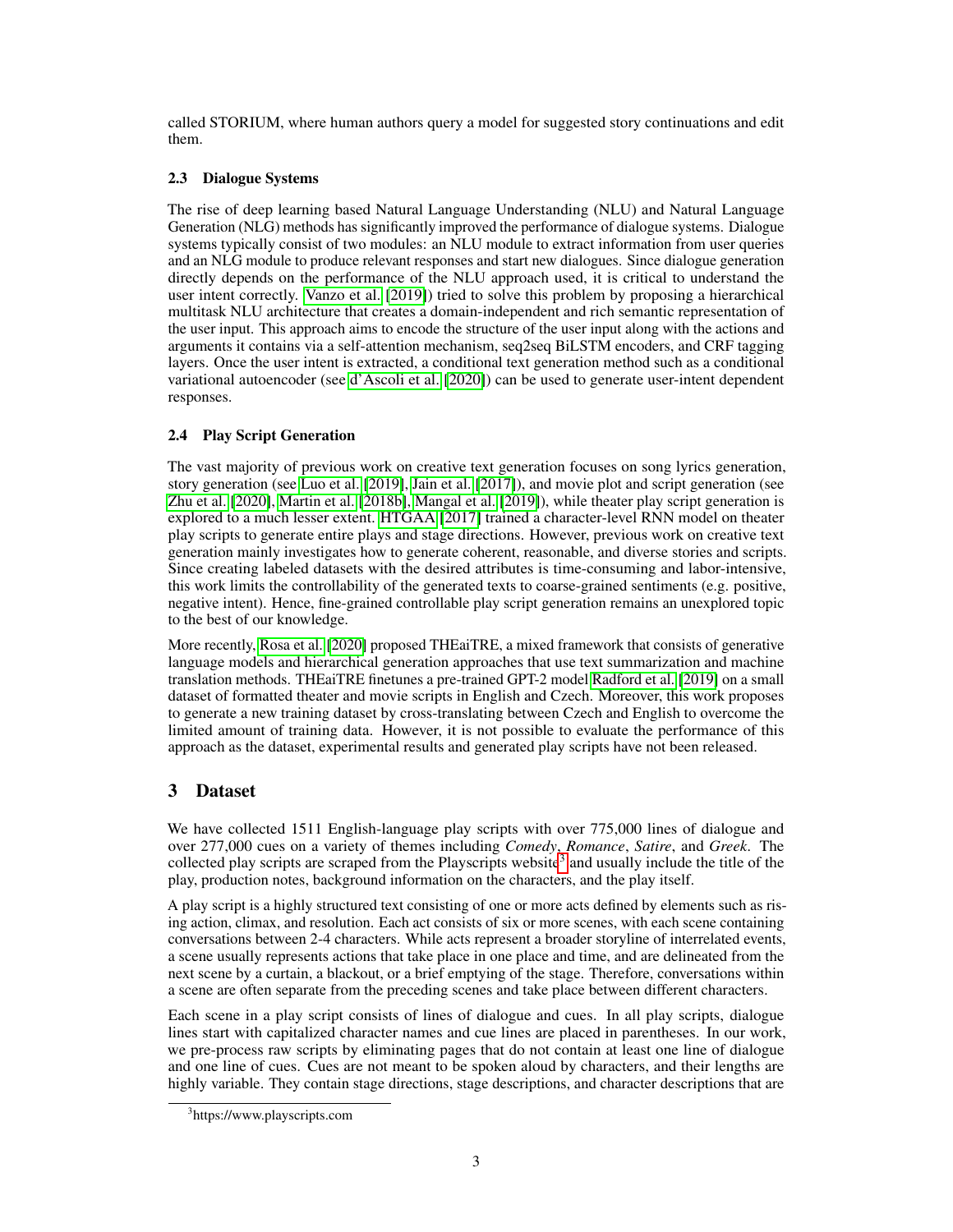

<span id="page-3-0"></span>Figure 1: Histogram of number of unique character names (left). Histogram of number of verbs in cues (right).

essential to understanding the scenes, as well as the mood, feelings, and thoughts of the characters conveyed through silent expressions. Cues are valuable tools for actors to communicate with the audience and convey spoken lines/dialogue in a myriad of different ways. In addition, cues are often used to modernise and/or reinterpret plays without changing the dialogue. For example, a cold greeting as opposed to a friendly greeting can say a lot about the relationship between two characters. In addition to indicating the feelings of the characters, cues can also be stage directions such as:

(Silence as ROLAND exits stage left.) (LOWELL looks toward the stage right door.) (GRAHAM runs into the bathroom, stage right. He begins to vomit loudly. The knocking becomes even more persistent.)

A manual review of the dataset revealed that stage directions and scene changes make up a small portion of the dataset. To distinguish stage directions and scene changes from the rest of the cues, we counted the number of cues containing the word *stage* and found that 11K out of 227K cues contain the keyword stage. The number of character names in the cues varies widely. As shown on the left in Figure [1,](#page-3-0) some cues contain no character names, while some cues contain up to 10 characters. Cues can also describe actions that characters are supposed to perform (e.g. "Suddenly jumps up from the chair"). To analyze the categories of these actions, we examined the number of verbs that appear in the cues. The right side of Figure [1](#page-3-0) shows that some cues contain no action, while some of them can have up to 20 actions.

#### 4 Methodology

Plug and Play Language Models (PPLM) aim to leverage large pre-trained language models (LM) to generate attribute controlled text without fine-tuning or re-training the models. In the context of our work, controllable generation refers to modeling the conditional likelihood of generated text  $p(x|a)$ , where a denotes desired controllable attribute(s) such as emotion, topic, sentence type/intent and x is the generated sample. PPLM plugs an attribute model  $p(a|x)$  together with a base generative model  $p(x)$  (GPT-2) and sample from the resulting conditional likelihood  $p(x|a) \propto p(a|x)p(x)$ . Therefore, it effectively creates a conditional generative model on the fly from any given attribute model, where the attribute models are either in the form of a bag-of-words (BoW) or a discriminator with a single learned layer, without any further training of the underlying base LM.

The PPLM method uses GPT-2 medium as the base LM, which is a left-to-right autoregressive model that generates one token at a time, using the preceding text as input. Given a sequence of tokens or preceding text  $\{x_0, \dots, x_{n-1}\}\$ , transformer based LMs compute the unconditional probability of the resulting sequence  $p(X)$  for all succeeding token candidates:

$$
p(X) = \prod_{i=1}^{n} p(x_i | x_0, \cdots, x_{i-1})
$$
 (1)

Moreover, the GPT-2 architecture uses the hidden representation  $H_t$  to generate  $x_{t+1}$ , given  $x_t$ . In order to steer the output of the LM, PPLM shifts the hidden representations  $H_t$  towards the sum of two gradients at each generation step t: towards the higher log-likelihood of attribute  $a$  under the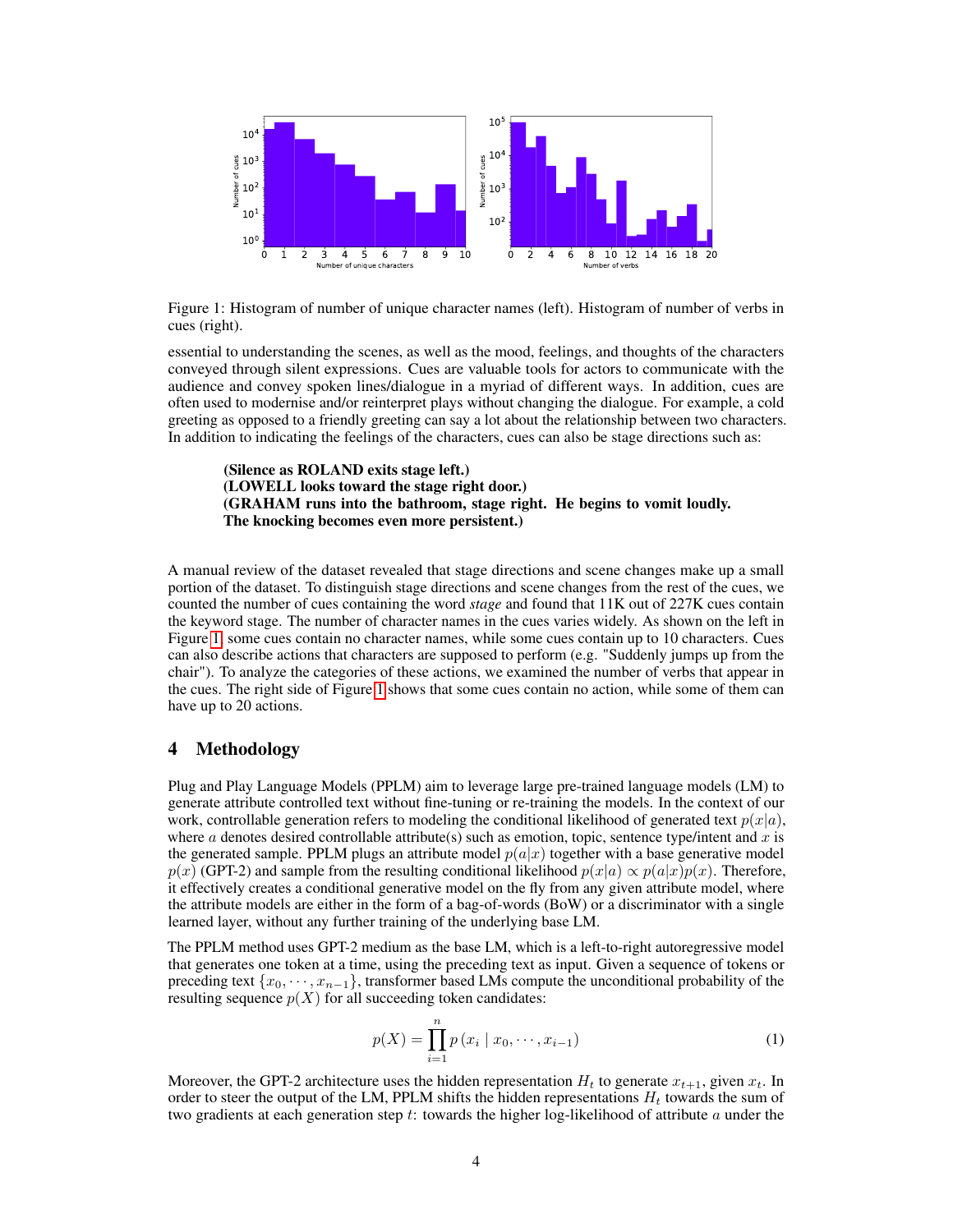

<span id="page-4-0"></span>Figure 2: An illustration of the PPLM approach with cue/dialogue discriminator. Figure is modified from [Dathathri et al.](#page-8-0) [\[2020\]](#page-8-0).

conditional attribute model  $p(a|x)$ , and towards the higher log-likelihood of the base LM  $p(x)$ . Thus, the shifted hidden representation  $(H_t + \Delta H_t)$  leads to a distribution of generated text that is more likely to contain the selected attribute(s). As in the original PPLM experiments, we initialize  $\Delta H_t$  to zero and update it with gradients from the attribute model that measures the closeness between the generated text and the desired attribute such as a topic, emotion, intent.

Furthermore,  $\Delta H_t$  is updated to minimize the KL divergence between the output distribution of the modified and unmodified language models to ensure fluency. In addition to minimizing KL divergence, post-norm fusion is performed similarly to [Stahlberg et al.](#page-9-17) [\[2018\]](#page-9-17) to bind the generated text to the unconditional  $p(x)$  LM distribution.

We note that the baseline PPLM framework uses only seven manually generated lists of topic words and a sentiment discriminator trained on the IMDB movie reviews dataset (see [Maas et al.](#page-9-18) [\[2011\]](#page-9-18)), which is insufficient for our task. Therefore, we use PPLM as our base framework and train a cue/dialogue sentence type discriminator to condition the generation towards cues (see Figure [2\)](#page-4-0). In addition to the cue/dialogue sentence type discriminator, we introduce and experiment with two other attribute models: an automated topic modeling module and an external multi-label emotion classifier, Deep-Moji (see [Felbo et al.](#page-8-14) [\[2017\]](#page-8-14)), for controlled text generation. While the dialogue/cue discriminator and the topic-based approach aim to generate appropriate cues, the emotion classifier is used to steer the generated text towards the emotion label of the input text. We describe the details of the three attribute models we use in Sections [4.1,](#page-4-1) [4.2](#page-4-2) and [4.3.](#page-5-0)

#### <span id="page-4-1"></span>4.1 Controlled Generation using Cue/Dialogue Discriminator

We train a binary cue/dialogue discriminator using  $10\%$  of our dataset, where the input sentences x are tagged with their corresponding labels  $y$ . The discriminator consists of a single-layer classifier that predicts the target label. Based on the sentence type given as input by the user and the classifier prediction, PPLM shifts the activations towards the higher log-likelihood of either the dialogue lines or cues as specified by the user.

#### <span id="page-4-2"></span>4.2 Controlled Generation using LDA

Unlike PPLM, where the lists of topic keywords are created manually, we create word lists by automatically extracting topics using Latent Dirichlet Allocation (LDA) (see [Blei et al.](#page-8-15) [\[2003\]](#page-8-15)). To this end, we create a cue corpus and model it as a distribution of 10 topics. We use the trained LDA model to extract the topic of the input sentences (dialogue lines) and dynamically steer the inference to generate cues that have the same topic as the input sentence. A target topic selected by the user is then used to steer the language generation process to maximize the log-likelihood of the extracted target topic keywords.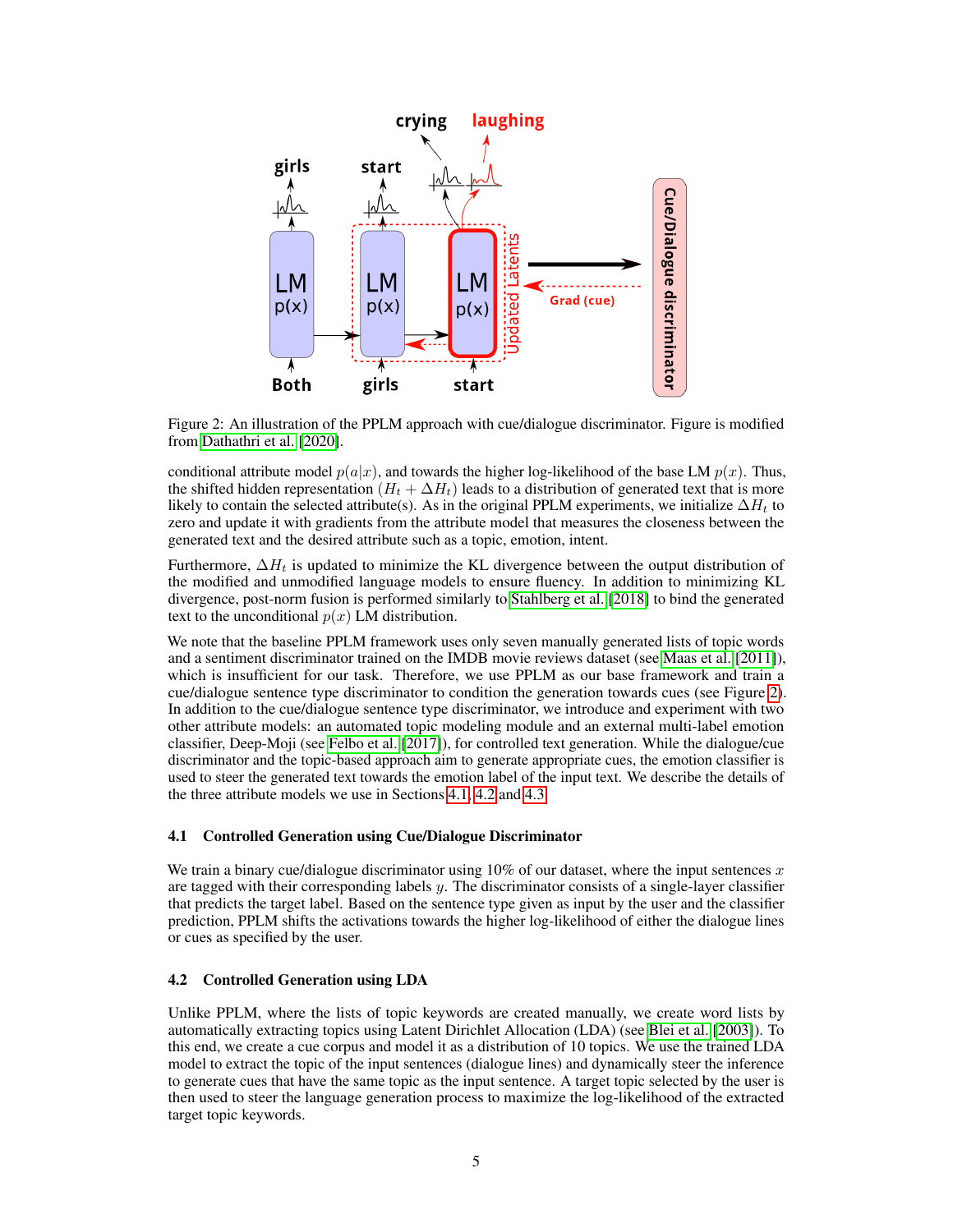|                         | $GPT-2+FT$                 | PPLM+CueDisc               |
|-------------------------|----------------------------|----------------------------|
| Input                   |                            |                            |
| OWEN. Yeah. He's awe-   | MEG. Yeah. He is. He       | WADSWORTH.<br>You          |
| some.                   | has the biggest smile on   | think he likes me, too?    |
|                         | earth OWEN. Oh.            | OWEN. (Laughs,<br>but      |
|                         |                            | then gets serious: )       |
| VAL. He's been looking  | STEWART. Who is he?        | (VAL stares back at JOE,   |
| at me.                  | VAL. I don't know, never   | who looks confused.)       |
|                         | seen him.                  | VAL. I said, "What's his   |
|                         |                            | problem?"                  |
| JACKIE. Okay, I can do  | RENEE. You can do this?    | (JACKIE starts to walk     |
| this. Thanks.           | You can do this!           | away. The other girls, all |
|                         |                            | laughing, stop her.)       |
| CAL. My mother is dead. | MADELINE. She died of      | (She pulls back)<br>the    |
|                         | a drug overdose. CAL.      | sheet.) I don't want to    |
|                         | That's a lie.              | know how.                  |
| STEWART. Yes! Yes, it   | The moment. You know       | BLAINE.<br>MISS.<br>It's   |
| is. This is it!         | what I mean. We have to    | not. STEWART. (Suspi-      |
|                         | get out of here right now! | ciously:) What do you      |
|                         |                            | mean?                      |

<span id="page-5-1"></span>Table 1: Model output samples for GPT-2+FT and PPLM+CueDisc methods.

#### <span id="page-5-0"></span>4.3 Controlled Generation with Emotions

Since plays contain a wide range of emotions, and not just positive or negative sentiments, we train an emotion classifier using DeepMoji, a sentiment model that predicts the emoji label of input sentences (see [Felbo et al.](#page-8-14) [\[2017\]](#page-8-14)). We use DeepMoji to predict the emojis corresponding to the given lines, and then map the predicted emojis to a subset of emotions from Plutchik's Wheel of Emotions (see [Plutchik](#page-9-19) [\[1980\]](#page-9-19)). We then use the input sentences (dialogue lines) and their corresponding emotion labels to train an emotion classifier. The trained classifier is used to steer the generation towards the target emotion label and does not necessarily generate cues.

#### 4.4 Experimental Setup

We compare the PPLM-based extensions with fine-tuned GPT-2 and Infilling by Language Modeling (ILM) [Donahue et al.](#page-8-16) [\[2020\]](#page-8-16) baselines. For the PPLM experiments, we use the GPT-2 345M model fine-tuned on 80% of our dataset as our base generative model  $p(x)$ . While the GPT-2 model is not fine-tuned in the original work, the structure and rigid syntax of play scripts require finetuning the model to generate plausible dialogues and cues. We use 10% of the dataset to perform steered inference and test the PPLM approaches, and the remaining 10% to train the conditional attribute models  $p(a|x)$ : a binary cue/dialogue classifier, a multi-label emotion classifier, and for topic modeling via LDA to be used in the PPLM experiments. We also perform a simple preprocessing step to insert a white space between the punctuation and the alphanumeric characters. For the ILM experiments, we first divide our dataset into training, validation and test sets in a ratio of 80-10-10 and create infilling examples. To do this, we divide the dataset into successive triples of lines, where the lines can be either dialogues or cues in any order. We also randomly mask paragraphs, sentences, n-grams, and words with a masking probability of 3% each, resulting in a marginal token masking rate of 15%. For fine-tuning, we insert a bos token  $\langle BOS \rangle$  at the beginning of each scene and an eos token  $\langle EOS \rangle$  at the end of each scene to mark the beginning and end of different conversations. We filter the training and test datasets to only include consecutive dialogue-cue-dialogue triplets and use the start and end dialogue lines as input during inference.

- GPT-2+ FT : Given a line of dialogue as input, we use a GPT-2 model fine-tuned on our dataset to generate text.
- ILM: ILM enables LMs to infill variable-length spans using both preceding and subsequent text. We follow the same approach proposed in the ILM paper and fine-tune the GPT-2 small model on successive line triples following the order dialogue-cue-dialogue. The second line of the triplet is masked during the training and sampling processes since our goal is to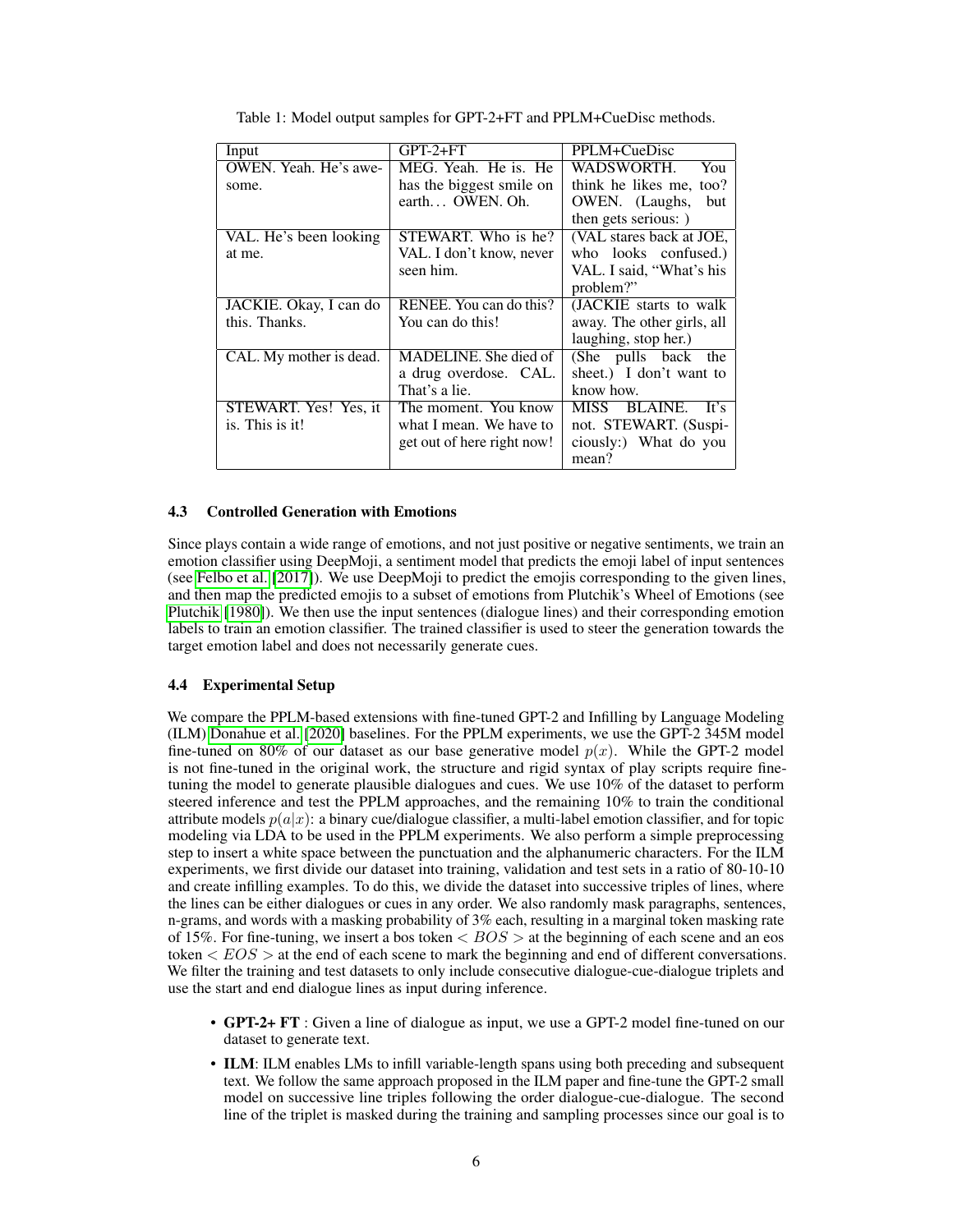generate cues. Once trained, infilling is performed by using the preceding and succeeding dialogue lines as inputs to the model.

- PPLM+LDA: We extract keywords using LDA and control the generation process based on the topic of the dialogue.
- PPLM+CueDisc: We train a cue/dialogue sentence type discriminator and control the generation process using this classifier.
- **PPLM+Emotion**: We train a multi-label emotion classifier and steer the generation process to generate text that reflects the target emotion specified by the user.

**Parameter setup** For the PPLM experiments, we use the official PyTorch implementation published by the authors with modifications and extensions. We use the same parameters as PPLM to fine-tune the GPT-2 model. For all PPLM experiments, we set the step size  $\alpha$  to 0.04, the scaling coefficient for the normalization term  $\gamma$  to 1.0. Additionally, we keep the default values for the KL coefficient  $\lambda_{KL}$  and the gamma scale  $\gamma_{qm}$ , which are 0.01 and 0.95 respectively. The number of update steps m is 1 for all experiments, as we found that a larger number of update steps leads to more deterministic results. For ILM experiments, we train an ILM model with the default fine-tuning parameters specified in the Transformers library (see [Wolf et al.](#page-9-20) [\[2019\]](#page-9-20)), except that we use a batch size of 24 and a sequence length of 256. For all model experiments, we use a seed value of 0 and perform inference on a single GPU.

#### 4.5 Quantitative Results

We use n-gram similarity and distance metrics (see [Kondrak](#page-8-17) [\[2005\]](#page-8-17)) to measure the similarity of the generated text to our reference cue corpus, which consists of 50,000 cue samples from our training set. We generate 600 samples with each model and determine the top 10 reference cues for each sample that yield the smallest Levenshtein distance to the generated text. The Levenshtein distance is defined as the minimum number of elementary edit operations required to transform one string to another. We then compute the unigram and bigram similarity (LCSR and BI-SIM) for each generated sample and closest reference cue pairs, and report the average similarity over all generated samples. PPLM+Emotion and PPLM+LDA samples are generated using randomly selected target emotions and topics respectively. As shown in Table [2,](#page-6-0) PPLM with the Dialogue/Cue discriminator (denoted as PPLM+CueDisc) achieves the highest LCSR and BI-SIM scores, indicating that PPLM+CueDisc) can successfully generate cues. The PPLM+Emotion and PPLM+LDA approaches achieve the second and third best LCSR and BI-SIM scores respectively. Since the PPLM+Emotion approach aims to generate text solely based on target emotion rather than sentence type (dialogue/cue), the results suggest that the dataset relies heavily on cues to convey target emotions, and that **PPLM+Emotion** therefore generates cues rather than dialogue lines. The fine-tuned GPT-2 medium model (denoted GPT-2+ FT ) and the Infilling by Language Modeling (denoted ILM) have low LCRS and BI-SIM scores, suggesting that they are unable to generate relevant and complex cue structures.

<span id="page-6-0"></span>Table 2: LCSR and BI-SIM scores of the models. PPLM+CueDisc shows the best performance in terms of LCSR and BI-SIM metrics.

| Method       | LCSR $\uparrow$ | $BI-SIM \uparrow$ |
|--------------|-----------------|-------------------|
| $GPT-2+FT$   | 0.42            | 0.29              |
| II M         | 0.47            | 0.24              |
| PPLM+CueDisc | 0.72            | 0.60              |
| PPLM+LDA     | 0.68            | 0.55              |
| PPLM+Emotion | 0.69            | 0.57              |

In addition, we measure the diversity of the text generated by each model by the number of distinct n-grams (normalized by the length of text) as in [Li et al.](#page-8-18) [\[2016\]](#page-8-18). We report the Dist-1, Dist-2, and Dist-3 scores for the distinct 1-2-3-grams in Table [3.](#page-7-0) As can be seen in Table [3,](#page-7-0) **PPLM+CueDisc** and PPLM+Emotion are comparable or better than GPT-2+ FT in generating diverse text while ILM and PPLM+LDA perform worst. On closer inspection, we find that some of the extracted cue keywords do not refer to characters, but to stage directions such as scene changes, lighting and sound instructions. Therefore, using the keywords extracted with LDA sometimes leads to the generation of repetitive, non-character related text. Similarly, we note that ILM also tends to generate repetitive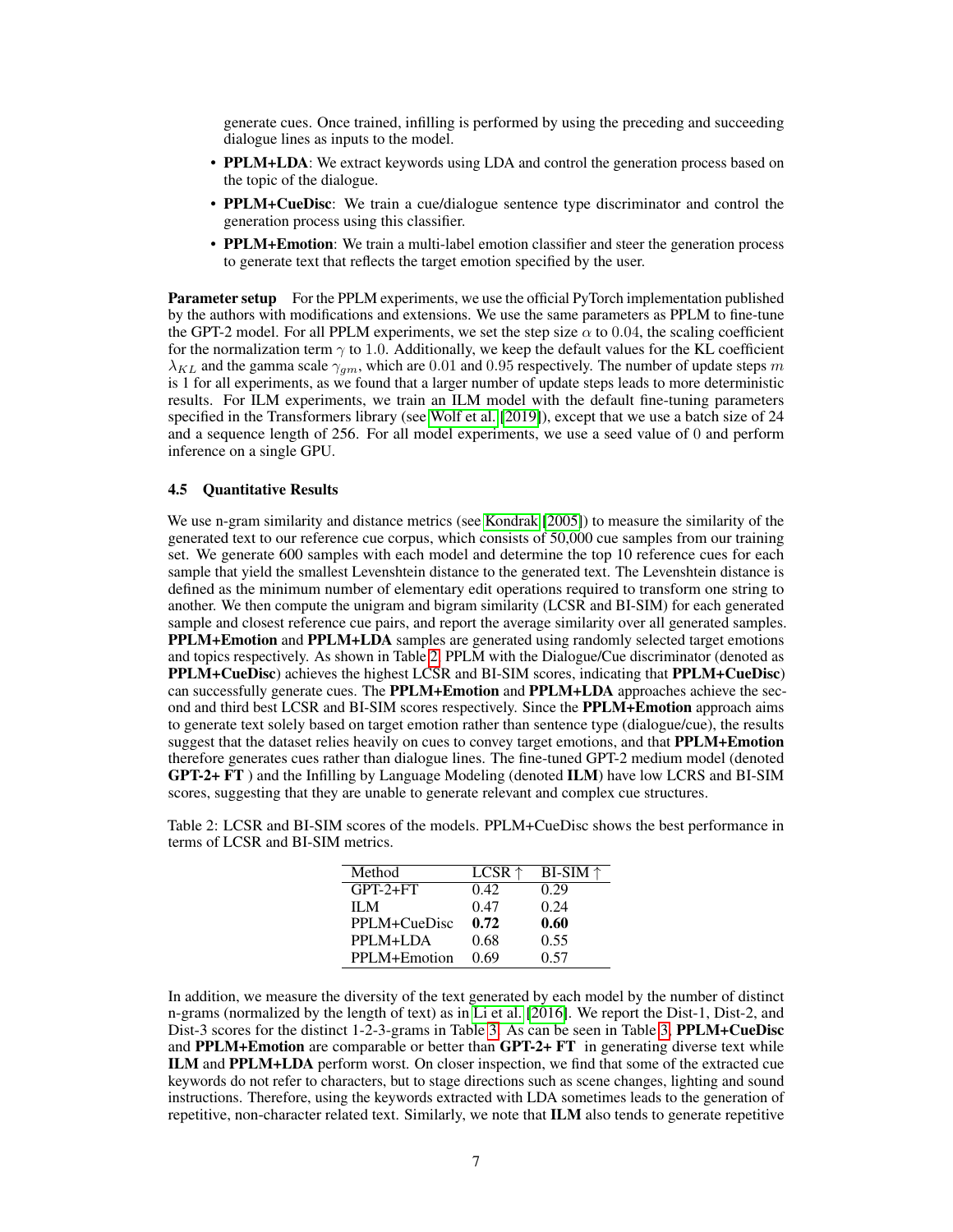<span id="page-7-0"></span>Table 3: Dist-1, Dist-2, Dist-3 scores of the models.

| Method       | Dist-1 $\uparrow$ | Dist-2 $\uparrow$ | Dist-3 $\uparrow$ |
|--------------|-------------------|-------------------|-------------------|
| $GPT-2+FT$   | 0.32              | 0.71              | 0.82              |
| II M         | 0.18              | 0.62              | 0.72              |
| PPLM+CueDisc | 0.25              | 0.69              | 0.80              |
| PPLM+LDA     | 0.20              | 0.58              | 0.72              |
| PPLM+Emotion | 0.34              | 0.74              | 0.87              |

text that resembles stage directions. Some examples of scripts generated with (GPT-2+ FT and PPLM+CueDisc) can be found in Table [1.](#page-5-1) As can be seen from the examples, the GPT-2+ FT method is capable of generating plausible text, but not necessarily cues. In contrast, our method is able to generate cues with the characters that appear in the input text.

#### 4.6 Qualitative Results

We asked 20 human annotators to evaluate the performance of the models based on the coherence of the generated text and the accuracy of the cue generation. To create an evaluation dataset, we selected the best performing PPLM-based approach PPLM+CueDisc with the top competitor approach GPT-2+ FT and generated 50 random examples with each model. We then asked the evaluators to rate the generated examples based on coherence and cue accuracy in a binary manner. In the context of our work, we define coherence as both the independent plausibility of the generated text and the contextual coherence of the generated text with respect to the input sentence. Furthermore, we define cue accuracy as whether or not the text generated by the model contains a cue or not.

<span id="page-7-1"></span>Table 4: Qualitative analysis with 20 human evaluators. The evaluators are asked whether the generated texts contain any cue (cue accuracy) and are coherent.

| Method                | Cue Acc $\uparrow$ | Coherence $\uparrow$ |
|-----------------------|--------------------|----------------------|
| $GPT-2+FT$            | 32.4               | 66.3                 |
| $PPLM + CueDisc$ 92.5 |                    | 69.0                 |

As can be seen from Table [4,](#page-7-1) while GPT-2+ FT generates diverse text, it fails to generate cues given an input sentence. Since the majority of the dataset consists of dialogues, it is expected that the GPT-2+ FT approach is biased towards generates dialogues. On the other hand, our method achieves a high cue accuracy score while preserving the overall coherence of the conversation. However, we strongly believe that the coherence of the generated texts can be improved by better preprocessing steps and persona-based discriminators. We leave these ideas for future work.

# 5 Conclusion

In this paper, we use a large-scale play script dataset and propose the novel task of generating theatrical cues from dialogues. We approach the cue generation problem as a controlled text generation task and use a plug-and-play language model with a cue/dialogue discriminator, LDA-based topic keyword lists, and a multi-label emotion classifier to steer the language model to the desired attributes without re-training the model. Our experiments show that language models can be successfully used to generate plausible and attribute-controlled text in highly specialized domains such as plays. In the future, we plan to explore character and person-based cue and dialogue generation tasks with plug-and-play models.

#### Acknowledgements

This publication has been produced benefiting from the 2232 International Fellowship for Outstanding Researchers Program of TUBITAK (Project No:118c321). We also acknowledge the support of NVIDIA Corporation through the donation of the TITAN X GPU.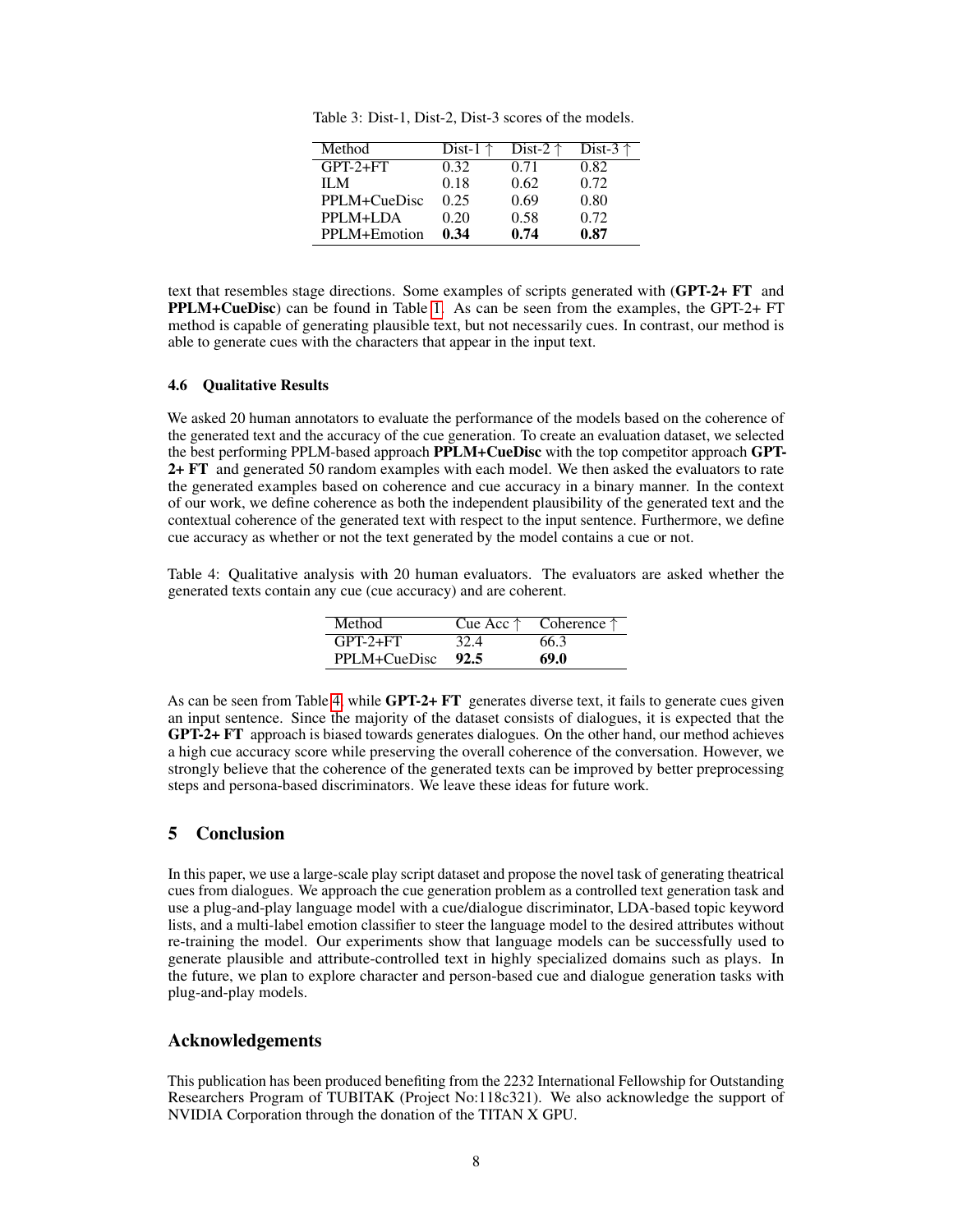#### References

- <span id="page-8-9"></span>Nader Akoury, Shufan Wang, Josh Whiting, Stephen Hood, Nanyun Peng, and Mohit Iyyer. Storium: A dataset and evaluation platform for machine-in-the-loop story generation. *arXiv preprint arXiv:2010.01717*, 2020.
- <span id="page-8-6"></span>Dzmitry Bahdanau, Kyunghyun Cho, and Yoshua Bengio. Neural machine translation by jointly learning to align and translate. *arXiv preprint arXiv:1409.0473*, 2014.
- <span id="page-8-15"></span>David M. Blei, Andrew Y. Ng, and Michael I. Jordan. Latent dirichlet allocation. *J. Mach. Learn. Res.*, 3:993–1022, 2003.
- <span id="page-8-8"></span>Faeze Brahman, Alexandru Petrusca, and Snigdha Chaturvedi. Cue me in: Content-inducing approaches to interactive story generation. *arXiv preprint arXiv:2010.09935*, 2020.
- <span id="page-8-7"></span>Kyunghyun Cho, Bart Van Merriënboer, Caglar Gulcehre, Dzmitry Bahdanau, Fethi Bougares, Holger Schwenk, and Yoshua Bengio. Learning phrase representations using rnn encoder-decoder for statistical machine translation. *arXiv preprint arXiv:1406.1078*, 2014.
- <span id="page-8-5"></span>Elizabeth Clark, Yangfeng Ji, and Noah A Smith. Neural text generation in stories using entity representations as context. In *Proceedings of the 2018 Conference of the North American Chapter of the Association for Computational Linguistics: Human Language Technologies, Volume 1 (Long Papers)*, pages 2250–2260, 2018.
- <span id="page-8-0"></span>Sumanth Dathathri, Andrea Madotto, Janice Lan, Jane Hung, Eric C. Frank, Piero Molino, Jason Yosinski, and Rosanne Liu. Plug and play language models: A simple approach to controlled text generation. *ArXiv*, abs/1912.02164, 2020.
- <span id="page-8-4"></span>Jacob Devlin, Ming-Wei Chang, Kenton Lee, and Kristina Toutanova. Bert: Pre-training of deep bidirectional transformers for language understanding. *arXiv preprint arXiv:1810.04805*, 2018.
- <span id="page-8-16"></span>Chris Donahue, Mina Lee, and Percy Liang. Enabling language models to fill in the blanks. *ArXiv*, abs/2005.05339, 2020.
- <span id="page-8-10"></span>Stéphane d'Ascoli, Alice Coucke, Francesco Caltagirone, Alexandre Caulier, and Marc Lelarge. Conditioned text generation with transfer for closed-domain dialogue systems. In *International Conference on Statistical Language and Speech Processing*, pages 23–34. Springer, 2020.
- <span id="page-8-14"></span>Bjarke Felbo, A. Mislove, Anders Søgaard, I. Rahwan, and S. Lehmann. Using millions of emoji occurrences to learn any-domain representations for detecting sentiment, emotion and sarcasm. *ArXiv*, abs/1708.00524, 2017.
- <span id="page-8-13"></span>HTGAA. How to generate (almost) anything project. [http://howtogeneratealmostanything.](http://howtogeneratealmostanything.com) [com](http://howtogeneratealmostanything.com), 2017.
- <span id="page-8-2"></span>Zhiting Hu, Zichao Yang, Xiaodan Liang, R. Salakhutdinov, and E. Xing. Controllable text generation. *ArXiv*, abs/1703.00955, 2017a.
- <span id="page-8-1"></span>Zhiting Hu, Zichao Yang, Xiaodan Liang, R. Salakhutdinov, and E. Xing. Toward controlled generation of text. In *ICML*, 2017b.
- <span id="page-8-12"></span>Parag Jain, Priyanka Agrawal, Abhijit Mishra, Mohak Sukhwani, Anirban Laha, and Karthik Sankaranarayanan. Story generation from sequence of independent short descriptions. *ArXiv*, abs/1707.05501, 2017.
- <span id="page-8-3"></span>N. Keskar, B. McCann, L. R. Varshney, Caiming Xiong, and R. Socher. Ctrl: A conditional transformer language model for controllable generation. *ArXiv*, abs/1909.05858, 2019.

<span id="page-8-17"></span>Grzegorz Kondrak. N-gram similarity and distance. In *SPIRE*, 2005.

- <span id="page-8-18"></span>Jiwei Li, Michel Galley, Chris Brockett, Jianfeng Gao, and William B. Dolan. A diversity-promoting objective function for neural conversation models. In *NAACL*, 2016.
- <span id="page-8-11"></span>Fuli Luo, Damai Dai, Pengcheng Yang, Tianyu Liu, Baobao Chang, Z. Sui, and Xu Sun. Learning to control the fine-grained sentiment for story ending generation. In *ACL*, 2019.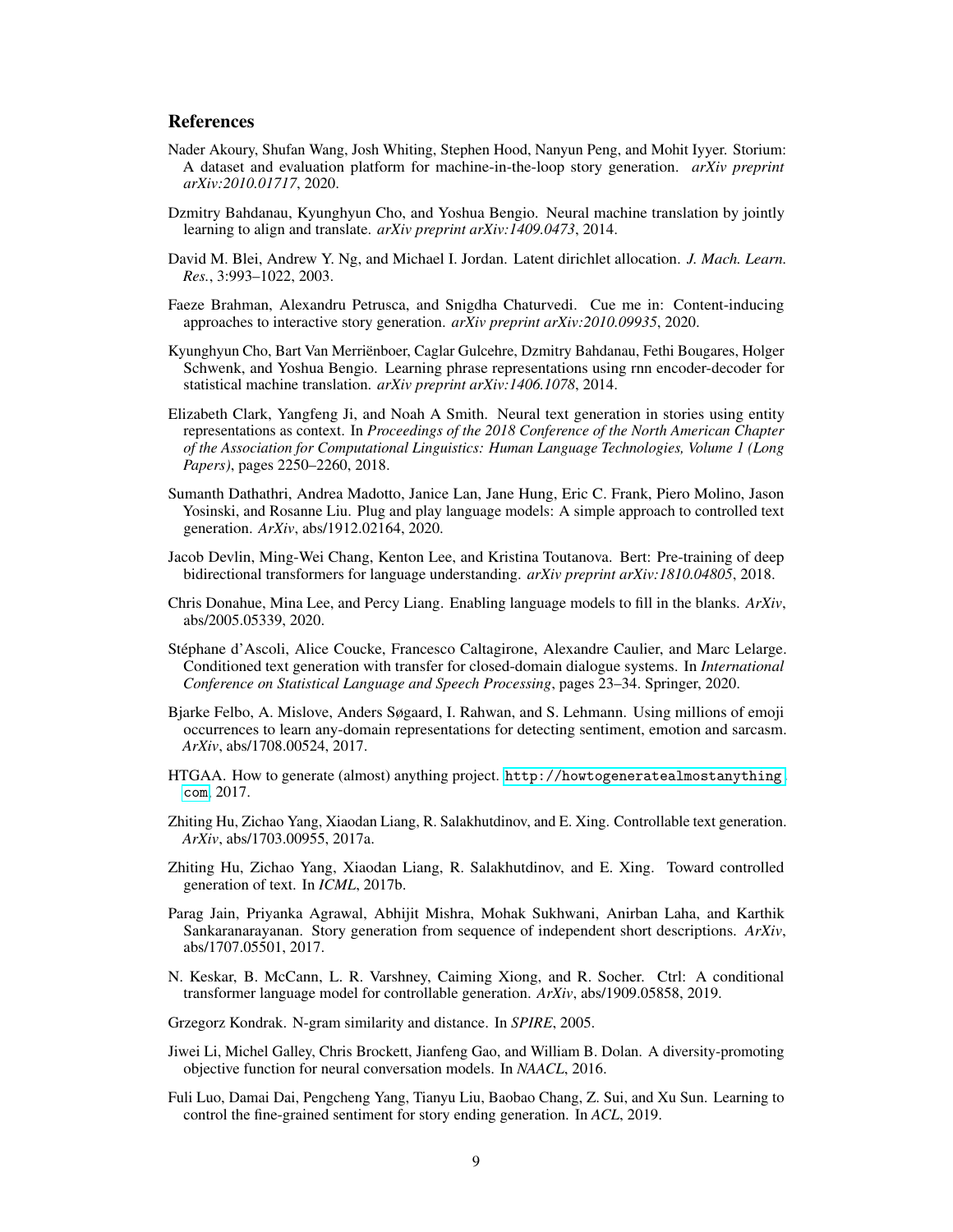- <span id="page-9-1"></span>Thang Luong, Hieu Pham, and Christopher D. Manning. Effective approaches to attention-based neural machine translation. In *EMNLP*, 2015.
- <span id="page-9-18"></span>Andrew L. Maas, Raymond E. Daly, Peter T. Pham, Dan Huang, Andrew Y. Ng, and Christopher Potts. Learning word vectors for sentiment analysis. In *ACL*, 2011.
- <span id="page-9-15"></span>Sanidhya Mangal, Poorva Joshi, and Rahul Modak. Lstm vs. gru vs. bidirectional rnn for script generation. *ArXiv*, abs/1908.04332, 2019.
- <span id="page-9-10"></span>Lara Martin, Prithviraj Ammanabrolu, Xinyu Wang, William Hancock, Shruti Singh, Brent Harrison, and Mark Riedl. Event representations for automated story generation with deep neural nets. In *Proceedings of the AAAI Conference on Artificial Intelligence*, volume 32, 2018a.
- <span id="page-9-14"></span>Lara J. Martin, Prithviraj Ammanabrolu, W. Hancock, S. Singh, B. Harrison, and Mark O. Riedl. Event representations for automated story generation with deep neural nets. In *AAAI*, 2018b.
- <span id="page-9-11"></span>Nanyun Peng, Marjan Ghazvininejad, Jonathan May, and Kevin Knight. Towards controllable story generation. In *Proceedings of the First Workshop on Storytelling*, pages 43–49, 2018.
- <span id="page-9-19"></span>R. Plutchik. Emotion, a psychoevolutionary synthesis. 1980.
- <span id="page-9-8"></span>Shrimai Prabhumoye, A. Black, and R. Salakhutdinov. Exploring controllable text generation techniques. *ArXiv*, abs/2005.01822, 2020.
- <span id="page-9-4"></span>Alec Radford. Improving language understanding by generative pre-training. 2018.
- <span id="page-9-5"></span>Alec Radford, Jeffrey Wu, Rewon Child, David Luan, Dario Amodei, and Ilya Sutskever. Language models are unsupervised multitask learners. 2019.
- <span id="page-9-12"></span>Mark Owen Riedl and Vadim Bulitko. Interactive narrative: An intelligent systems approach. *Ai Magazine*, 34(1):67–67, 2013.
- <span id="page-9-16"></span>Rudolf Rosa, Ondřej Dušek, Tom Kocmi, David Mareček, Tomáš Musil, Patrícia Schmidtová, Dominik Jurko, Ondřej Bojar, Daniel Hrbek, David Košťák, et al. Theaitre: Artificial intelligence to write a theatre play. *arXiv preprint arXiv:2006.14668*, 2020.
- <span id="page-9-7"></span>Emily Sheng, Kai-Wei Chang, Premkumar Natarajan, and Nanyun Peng. Towards controllable biases in language generation. *ArXiv*, abs/2005.00268, 2020.
- <span id="page-9-17"></span>Felix Stahlberg, James Cross, and Veselin Stoyanov. Simple fusion: Return of the language model. *ArXiv*, abs/1809.00125, 2018.
- <span id="page-9-0"></span>Ilya Sutskever, Oriol Vinyals, and Quoc V. Le. Sequence to sequence learning with neural networks. *ArXiv*, abs/1409.3215, 2014a.
- <span id="page-9-9"></span>Ilya Sutskever, Oriol Vinyals, and Quoc V Le. Sequence to sequence learning with neural networks. *arXiv preprint arXiv:1409.3215*, 2014b.
- <span id="page-9-13"></span>Andrea Vanzo, Emanuele Bastianelli, and Oliver Lemon. Hierarchical multi-task natural language understanding for cross-domain conversational ai: Hermit nlu. *arXiv preprint arXiv:1910.00912*, 2019.
- <span id="page-9-3"></span>Ashish Vaswani, Noam Shazeer, Niki Parmar, Jakob Uszkoreit, Llion Jones, Aidan N. Gomez, Lukasz Kaiser, and Illia Polosukhin. Attention is all you need. *ArXiv*, abs/1706.03762, 2017.
- <span id="page-9-2"></span>Ke Wang and Xiaojun Wan. Sentigan: Generating sentimental texts via mixture adversarial networks. In *IJCAI*, 2018.
- <span id="page-9-20"></span>Thomas Wolf, Lysandre Debut, Victor Sanh, Julien Chaumond, Clement Delangue, Anthony Moi, Pierric Cistac, Tim Rault, R'emi Louf, Morgan Funtowicz, and Jamie Brew. Huggingface's transformers: State-of-the-art natural language processing. *ArXiv*, abs/1910.03771, 2019.
- <span id="page-9-6"></span>Congying Xia, Chenwei Zhang, Hoang Nguyen, Jiawei Zhang, and Philip Yu. Cg-bert: Conditional text generation with bert for generalized few-shot intent detection. *arXiv preprint arXiv:2004.01881*, 2020.